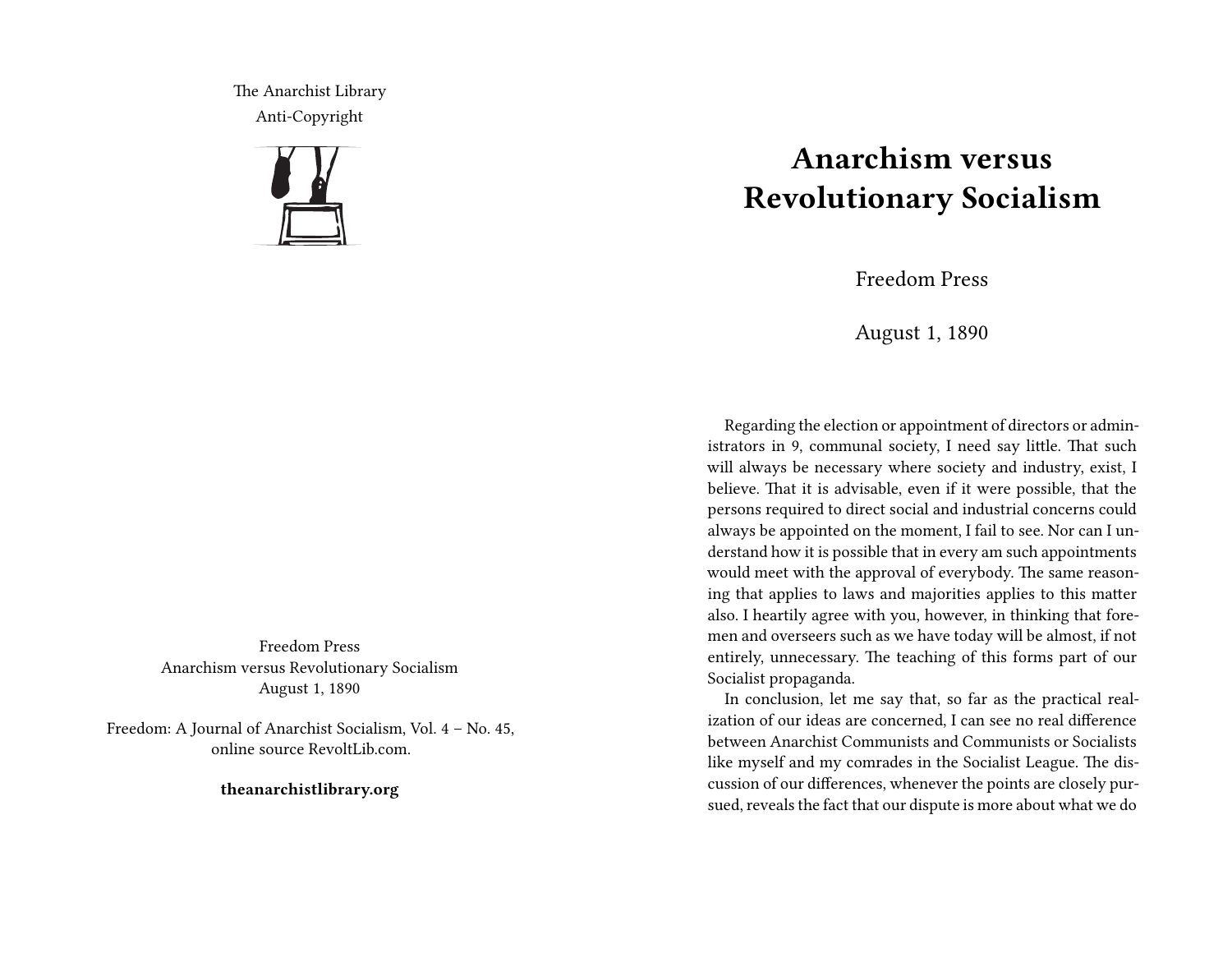not mean than what we do mean. Anarchists ring the changes by applying the terms " law " and " authority,- with their full historical and claw oppression significance attached to them.

For the first and second parts of Comrade Glasier's objections to Anarchism and our replies see Freedom for June and July. Every-day reasonable regulations that Socialists believe would be required in a free communal system and Socialists retort that Anarchists would have everybody roaming about society resolved of his own sweet will to do nothing, and in perpetual dread of being compelled to do something, while in reality the conceptions of both, when divested of ambiguous words, are substantially the cause.

I need not say that, in speaking of Socialism, I do not refer to any system of what is termed "State" Socialism, whether as a temporary expedient or a final social arrangement, or that in speaking of Anarchism I do not refer to the ideas of Anarchists who are not Communists, but Individualists.

-Yours fraternally,

J. Bruce Glaiser

250, Crown Street, Glasgow.

The concluding portion of our comrade's letter does not call for a lengthy reply. In the last portion of his first paragraph he rather contradicts what he says in the opening sentences. For our position on the matter we refer him to the next installment of "Society on the morrow of the Revolution." We may add that we quite see it may sometimes be necessary for an arrangement to be come to whereby an individual will do work somewhat resembling certain work done by foremen and overseers to-day. For instance, today it may be part of the duty of a foreman of a smithy to we about the proper supply of material. That sort of work may be done by a special individual after the Revolution, as now. But that individual will not be at all like the foreman Of today He will be rather a kind of clerk or storekeeper. Anarchists have never proposed to play cricket without captains, or navigate vessels without officers-that is to say, experts in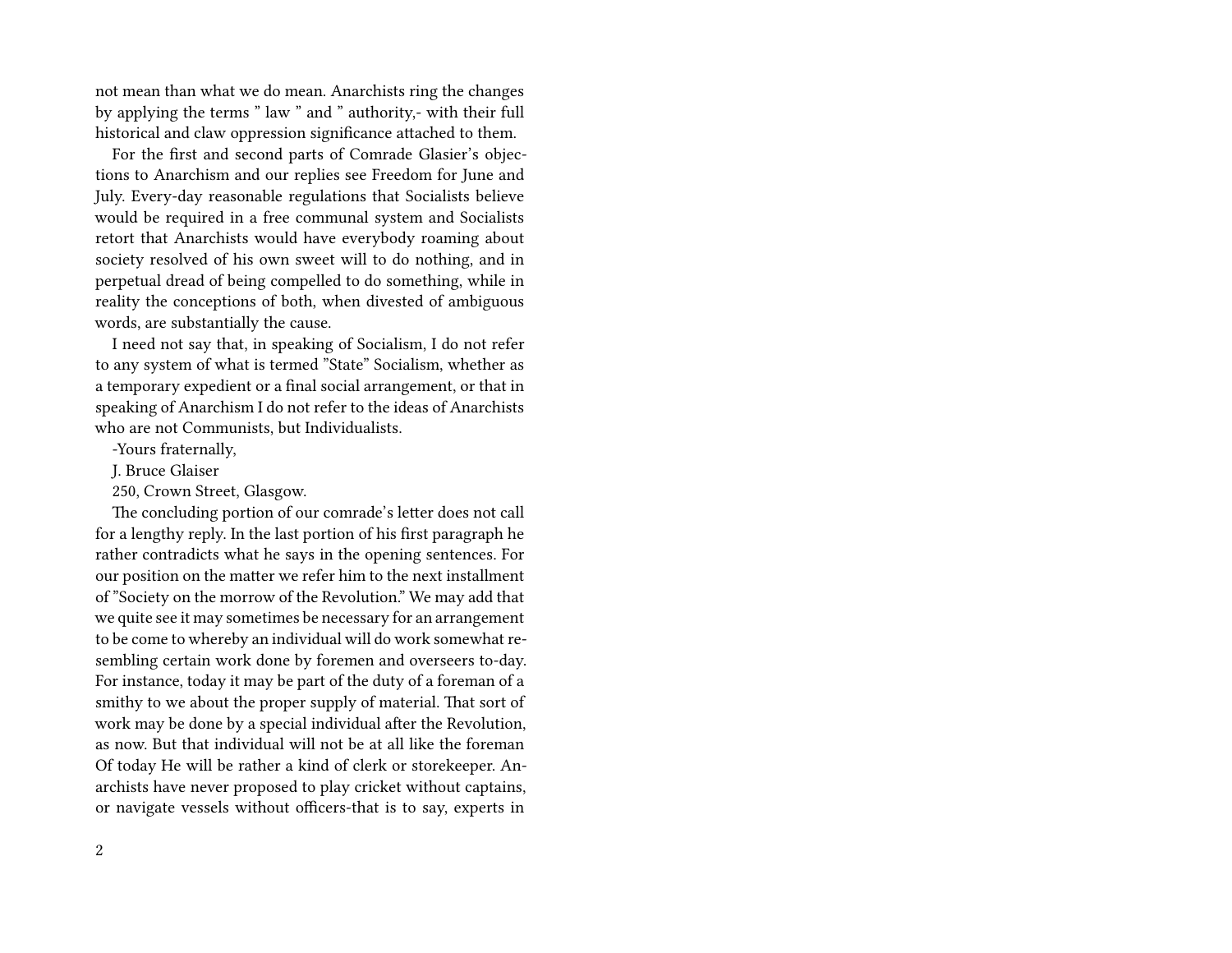the management of ships. But they do propose that such necessary leaders or experts should be deprived of the power to arbitrarily punish those who are not of their opinion, and they do not we that, in the majority of cases, there is any necessity for foremen and overseers in factories and workshops.

Certainly the differences between Socialists and Anarchists are often magnified, and especially by the unscrupulous politicians of the Social Democratic school; but our friend Glaiser must be convinced by what we have already said that there are very real differences between his ideas and ours. The matter was put very neatly in the course of a discussion, the other evening, at the Berners Street Club. Mowbray, of the Socialist League, said be was a Communist first and an Anarchist afterwards, because he believed economic liberty would lead to political liberty. Pearson, of the Freedom Group, said he was an Anarchist first and a Communist afterwards, because he believed that we could not have economical liberty until we had first won political liberty. That is just it. We are Communists, as Glaiser is, and, like him, we advocate Communism; but we also know that to bring about the Revolution it is necessary to strike at the root of the evil, and we gay Government, in its various forms and institutions, is the cause and the support of monopoly and the present evil condition of society. Therefore we attack it first and foremost, and think it of primary importance that the worker should learn that Government must be done away with before he can have Communism-before he can be free.

Our comrade sap his Socialism is not State Socialism, but we do not me how he can logically take up a position in which he is neither for the State nor against it. He also confuses the relation between Anarchism and Communism by speaking of the anarchy of Individualists as opposed to that of Communists. Anarchism itself is precisely the same thing, whether it is advocated by Individualist, Collectivist, or Communist; whether its advocates seek to obtain it by revolutionary or gradual meth